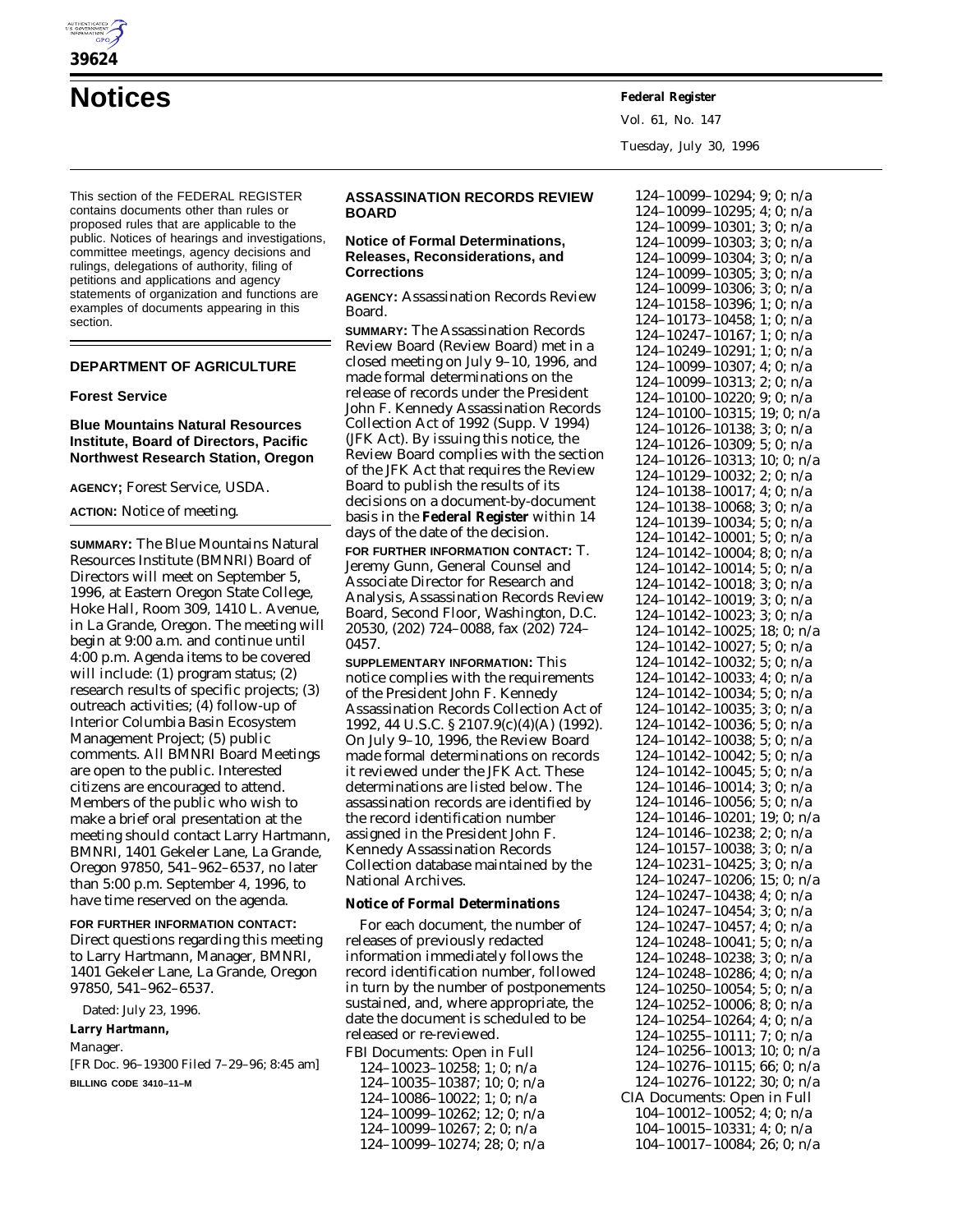| $104-10048-10108$ ; 8; 0; n/a         | 124-10232-10485; 2; 3; 07/2006        | 104-10006-10262; 5; 7; 05/1997        |
|---------------------------------------|---------------------------------------|---------------------------------------|
| $104-10048-10115$ ; 3; 0; n/a         | 124-10232-10499; 2; 3; 07/2006        | 104-10006-10263; 2; 1; 05/1997        |
|                                       |                                       |                                       |
| $104-10048-10118$ ; 16; 0; n/a        | 124-10234-10191; 13; 2; 07/2006       | 104-10006-10264; 2; 1; 05/1997        |
| $104-10051-10054$ ; 2; 0; n/a         | 124-10234-10205; 1; 1; 07/2006        | $104-10006-10265$ ; 2; 1; 05/1997     |
| $104-10051-10130$ ; 10; 0; n/a        | 124-10234-10239; 47; 3; 07/2006       | 104-10006-10267; 3; 2; 05/1997        |
| $104-10051-10151$ ; 3; 0; n/a         | 124-10240-10223; 12; 2; 07/2006       | $104-10006-10268; 2; 1; 05/1997$      |
|                                       |                                       |                                       |
| $104-10051-10190; 4;0; n/a$           | 124-10240-10455; 3; 3; 07/2006        | 104-10006-10269; 4; 3; 05/1997        |
| HSCA Documents: Open in Full          | 124-10243-10183; 15; 7; 07/2006       | $104-10006-10270$ ; 3; 5; 05/1997     |
| $180-10001-10167$ ; 1; 0; n/a         | 124-10246-10143; 2; 2; 07/2006        | $104-10006-10271$ ; 3; 3; 05/1997     |
| $180-10084-10394$ ; 1; 0; n/a         | 124-10247-10130; 7; 7; 07/2006        | $104-10006-10272$ ; 2; 1; 05/1997     |
|                                       |                                       |                                       |
| 180-10087-10283; 1; 0; $n/a$          | 124-10247-10142; 23; 3; 07/2006       | $104-10006-10273$ ; 4; 4; 05/1997     |
| 180-10090-10444; 1; 0; $n/a$          | 124-10247-10436; 1; 1; 07/2006        | 104-10006-10274; 2; 1; 05/1997        |
| $180-10097-10101$ ; 1; 0; n/a         | 124-10247-10439; 2; 3; 07/2006        | $104-10006-10275; 2; 1; 05/1997$      |
| NARA Documents: Open in Full          | 124-10249-10160; 5; 6; 07/2006        | 104-10006-10276; 5; 3; 07/2006        |
|                                       |                                       |                                       |
| $179 - 20001 - 10172$ ; 1; 0; n/a     | 124-10249-10164; 25; 7; 07/2006       | $104-10006-10277$ ; 2; 1; 05/1997     |
| $179 - 30003 - 10262$ ; 1; 0; n/a     | $124 - 10250 - 10015$ ; 3; 3; 07/2006 | $104-10006-10278; 2; 1; 05/1997$      |
| FBI Documents: Postponed in Part      | 124-10250-10041; 2; 3; 07/2006        | 104-10006-10279; 4; 5; 05/1997        |
| 124-10003-10311; 2; 1; 07/2006        | 124-10254-10013; 32; 1; 07/2006       | $104-10006-10280$ ; 2; 1; 05/1997     |
|                                       |                                       | 104-10006-10282; 4; 5; 05/1997        |
| 124-10023-10254; 1; 2; 10/2017        | 124-10250-10276; 13; 1; 07/2006       |                                       |
| 124-10043-10119; 2; 1; 07/2006        | 124-10252-10005; 2; 2; 07/2006        | 104-10006-10283; 3; 2; 05/1997        |
| 124-10049-10003; 74; 8; 07/2006       | 124-10252-10015; 16; 2; 07/2006       | 104-10006-10284; 2; 7; 12/1996        |
| 124-10062-10390; 2; 2; 07/2006        | 124-10253-10005; 1; 1; 07/2006        | 104-10006-10286; 5; 6; 07/2006        |
| 124-10073-10140; 30; 2; 07/2006       | 124-10253-10007; 2; 2; 07/2006        | 104-10006-10287; 8; 7; 05/1997        |
|                                       |                                       |                                       |
| 124-10074-10103; 74; 8; 07/2006       | 124-10253-10026; 2; 2; 07/2006        | 104-10006-10288; 2; 3; 05/1997        |
| 124-10086-10009; 8; 7; 07/2006        | $124 - 10254 - 10093$ ; 1; 1; 07/2006 | 104-10006-10289; 2; 1; 05/1997        |
| 124-10126-10077; 74; 8; 07/2006       | 124-10254-10107; 4; 2; 07/2006        | $104-10006-10290; 2; 1; 05/1997$      |
| 124-10138-10061; 74; 8; 07/2006       | 124-10254-10147; 19; 8; 07/2006       | 104-10006-10291; 3; 3; 05/1997        |
|                                       |                                       |                                       |
| 124-10151-10487; 1; 2; 10/2017        | 124-10254-10161; 28; 1; 07/2006       | $104-10006-10292; 2; 1; 05/1997$      |
| 124-10250-10032; 2; 1; 07/2006        | 124-10254-10188; 34; 5; 07/2006       | $104 - 10006 - 10293$ ; 9; 9; 05/1997 |
| 124-10100-10235; 4; 5; 07/2006        | 124-10262-10178; 12; 4; 07/2006       | 104-10006-10294; 2; 1; 05/1997        |
| 124-10100-10246; 1; 2; 07/2006        | 124-10262-10179; 7; 4; 07/2006        | $104-10006-10295; 2; 1; 05/1997$      |
| 124-10100-10254; 15; 9; 07/2006       | 124-10270-10221; 16; 4; 07/2006       | 104-10006-10296; 5; 11; 05/1997       |
|                                       |                                       |                                       |
| 124-10100-10255; 2; 2; 07/2006        | 124-10270-10226; 4; 4; 07/2006        | 104-10006-10297; 6; 4; 07/2006        |
| 124-10100-10264; 0; 1; 07/2006        | 124-10270-10232; 4; 4; 07/2006        | 104-10006-10299; 144; 142; 07/2006    |
| 124-10101-10176; 3; 4; 07/2006        | CIA Documents: Postponed in Part      | $104-10006-10300$ ; 3; 4; 07/2006     |
| 124-10101-10246; 8; 4; 07/2006        | $104-10001-10004$ ; 0; 2; 05/1997     | 104-10006-10301; 1; 4; 07/2006        |
| 124-10126-10410; 2; 2; 07/2006        | $104-10001-10174$ ; 0; 1; 05/2001     | $104-10007-10010$ ; 1; 3; 05/1997     |
| 124-10129-10259; 3; 1; 10/2017        | $104-10003-10210$ ; 0; 2; 05/1997     | $104-10007-10311$ ; 1; 2; 05/2001     |
|                                       |                                       |                                       |
| 124-10131-10005; 3; 1; 10/2017        | 104-10004-10276; 14; 8; 07/2006       | 104-10007-10345; 5; 3; 10/2017        |
| 124-10132-10071; 0; 1; 10/2017        | $104-10004-10297; 0; 1; 05/2001$      | 104-10009-10021; 0; 2; 10/2017        |
| 124-10132-10074; 0; 2; 10/2017        | $104-10005-10220$ ; 1; 1; 05/1997     | 104-10009-10121; 1; 2; 05/1997        |
| 124-10134-10071; 1; 1; 07/2006        | $104-10005-10258$ ; 4; 1; 05/2001     | 104-10010-10032; 6; 3; 07/2006        |
| 124-10134-10083; 6; 5; 07/2006        | $104-10005-10376$ ; 0; 1; 05/1997     | $104-10011-10101; 0; 1; 05/2001$      |
|                                       |                                       |                                       |
| 124-10138-10066; 3; 4; 07/2006        | $104-10005-10421$ ; 0; 1; 05/1997     | 104-10012-10008; 0; 1; 05/1997        |
| 124-10142-10008; 3; 3; 07/2006        | $104-10006-10026$ ; 0; 1; 05/1997     | 104-10012-10018; 9; 2; 07/2006        |
| 124-10142-10015; 2; 2; 07/2006        | 104-10006-10037; 12; 10; 07/2006      | 104-10012-10022; 3; 4; 12/1996        |
| $124 - 10142 - 10030$ ; 2; 3; 07/2006 | 104-10006-10139; 97; 186; 07/2006     | $104-10012-10035$ ; 3; 7; 12/1996     |
| $124 - 10142 - 10102$ ; 8; 1; 07/2006 | $104-10006-10154$ ; 3; 1; 07/2006     | $104-10012-10050$ ; 5; 1; 10/2017     |
|                                       |                                       |                                       |
| $124 - 10142 - 10404$ ; 4; 4; 07/2006 | $104-10006-10240$ ; 2; 1; 05/1997     | $104-10012-10051$ ; 7; 3; 10/2017     |
| 124-10142-10407; 8; 2; 07/2006        | $104-10006-10241$ ; 2; 1; 05/1997     | 104-10012-10066; 18; 4; 05/1997       |
| 124-10142-10436; 10; 2; 07/2006       | $104-10006-10242; 2; 1; 05/1997$      | 104-10013-10196; 2; 2; 07/2006        |
| 124-10152-10007; 3; 1; 10/2017        | $104-10006-10243; 7; 5; 05/1997$      | $104-10013-10220$ ; 10; 2; 07/2006    |
| 124-10001-10256; 32; 1; 07/2006       | $104-10006-10244$ ; 2; 1; 05/1997     | $104-10014-10025$ ; 1; 2; 10/2017     |
|                                       |                                       |                                       |
| 124-10112-10041; 32; 1; 07/2006       | $104-10006-10245$ ; 6; 7; 05/1997     | 104-10015-10147; 13; 13; 05/1997      |
| 124-10146-10022; 3; 3; 07/2006        | $104-10006-10246; 2; 1; 05/1997$      | 104-10015-10148; 17; 29; 05/1997      |
| 124-10151-10495; 18; 2; 07/2006       | $104-10006-10247$ ; 9; 3; 07/2006     | $104-10015-10436$ ; 5; 1; 07/2006     |
| 124-10158-10040; 15; 7; 07/2006       | $104-10006-10248$ ; 5; 4; 05/1997     | 104-10016-10050; 8; 10; 05/1997       |
| 124-10162-10030; 32; 1; 07/2006       | $104-10006-10249$ ; 2; 1; 05/1997     | $104-10017-10001$ ; 17; 1; 05/1997    |
| 124-10162-10033; 1; 1; 07/2006        | $104-10006-10250$ ; 2; 1; 05/1997     | $104-10017-10002$ ; 3; 5; 12/1996     |
|                                       |                                       |                                       |
| $124 - 10169 - 10117$ ; 4; 4; 07/2006 | $104-10006-10251$ ; 4; 10; 05/1997    | $104-10017-10006$ ; 12; 2; 07/2006    |
| 124-10170-10280; 15; 7; 07/2006       | $104-10006-10252$ ; 3; 6; 05/1997     | 104-10017-10031; 12; 1; 05/1997       |
| 124-10171-10477; 13; 2; 07/2006       | 104-10006-10253; 4; 5; 07/2006        | $104-10017-10046$ ; 5; 1; 05/2001     |
| $124 - 10173 - 10126$ ; 6; 1; 07/2006 | $104-10006-10254$ ; 2; 5; 05/1997     | $104-10017-10077$ ; 9; 2; 07/2006     |
| 124-10173-10355; 72; 2; 07/2006       | $104-10006-10255$ ; 3; 2; 05/1997     | 104-10018-10062; 14; 2; 12/1996       |
|                                       |                                       |                                       |
| 124-10173-10363; 76; 2; 07/2006       | $104-10006-10256$ ; 3; 3; 05/1997     | 104-10018-10070; 16; 10; 07/2006      |
| $124 - 10174 - 10362$ ; 4; 7; 07/2006 | $104-10006-10257$ ; 2; 1; 05/1997     | 104-10018-10083; 1; 1; 10/2017        |
| $124 - 10176 - 10330$ ; 6; 4; 07/2006 | $104-10006-10258$ ; 5; 7; 05/1997     | 104-10048-10010; 87; 97; 12/1996      |
| 124-10185-10073; 32; 1; 07/2006       | $104-10006-10260$ ; 2; 1; 05/1997     | $104-10048-10016$ ; 3; 1; 12/1996     |
| 124-10228-10465; 4; 4; 07/2006        | $104-10006-10261; 2; 1; 05/1997$      | 104-10048-10052; 8; 2; 07/2006        |
|                                       |                                       |                                       |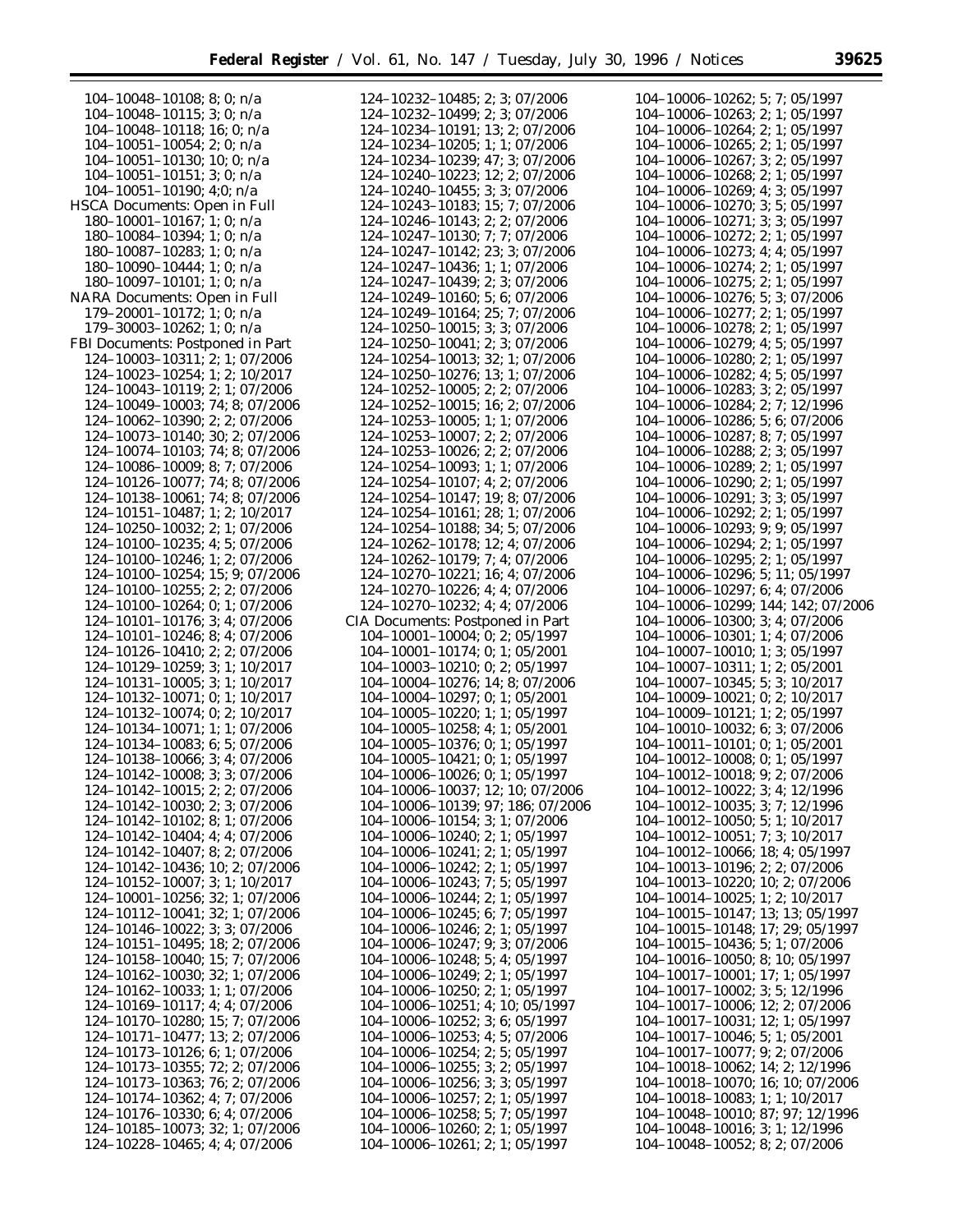п

| 104-10048-10053; 9; 13; 05/1997       | 104-10049-10217; 1; 2; 10/2017        | 104-10056-10111; 10; 8; 07/2006                 |
|---------------------------------------|---------------------------------------|-------------------------------------------------|
| 104-10048-10058; 10; 15; 12/1996      | 104-10049-10218; 1; 7; 10/2017        | 104-10056-10125; 8; 7; 07/2006                  |
| 104-10048-10061; 17; 3; 07/2006       | $104-10049-10221$ ; 2; 2; 12/1996     | 104-10056-10128; 10; 8; 07/2006                 |
| 104-10048-10063; 35; 24; 05/2001      | $104-10050-10009$ ; 6; 1; 05/1997     | $104-10056-10136$ ; 1; 1; 07/2006               |
| $104-10048-10070$ ; 0; 1; 05/2001     | $104-10050-10010$ ; 7; 1; 05/2001     | $104-10056-10211$ ; 2; 2; 12/1996               |
| $104 - 10048 - 10075$ ; 5; 3; 05/1997 | $104-10050-10011$ ; 12; 2; 05/1997    | $104-10058-10009; 1; 7; 10/2017$                |
|                                       |                                       | <b>HSCA Documents: Postponed in Part</b>        |
| $104-10048-10079$ ; 11; 1; 10/2017    | $104-10050-10017$ ; 0; 2; 05/2001     | 180-10072-10186; 1; 6; 10/2017                  |
| $104-10048-10091$ ; 11; 1; 10/2017    | 104-10050-10019; 1; 1; 05/2001        | 180-10087-10119; 0; 1; 10/2017                  |
| $104-10048-10093$ ; 10; 1; 10/2017    | $104-10050-10020$ ; 0; 3; 05/2001     |                                                 |
| $104-10048-10096$ ; 12; 1; 10/2017    | $104-10050-10021$ ; 4; 1; 05/2001     | Notice Of Additional Openings in Full           |
| $104-10048-10098$ ; 11; 1; 10/2017    | $104-10050-10023$ ; 1; 2; 05/2001     | After consultation with appropriate             |
| 104-10048-10113; 12; 1; 05/1997       | $104-10050-10024$ ; 6; 1; 05/2001     | Federal Agencies, the Review Board              |
| 104-10048-10123; 2; 7; 10/2017        | $104-10050-10026$ ; 9; 1; 05/2001     | announces that the following Federal            |
| $104-10048-10150$ ; 8; 8; 12/1996     | $104-10050-10029$ ; 7; 1; 05/2001     |                                                 |
| 104-10048-10151; 12; 9; 12/1996       | $104-10050-10033$ ; 3; 1; 05/2001     | Bureau of Investigation records are now         |
| $104-10048-10167$ ; 0; 1; 05/2001     | $104-10050-10035$ ; 5; 2; 05/2001     | being opened in full: 124-10018-10479;          |
| $104-10048-10169$ ; 4; 2; 05/2001     | $104-10050-10038$ ; 2; 3; 05/2001     | 124-10023-10218; 124-10027-10112;               |
| $104-10048-10170$ ; 3; 1; 05/1997     | $104-10050-10043$ ; 7; 1; 05/1997     | 124-10027-10123; 124-10027-10187;               |
| $104-10048-10174$ ; 2; 1; 05/2001     | $104-10050-10045; 2; 2; 05/2001$      | 124-10027-10196; 124-10035-10063;               |
| 104-10048-10176; 17; 9; 07/2006       | $104-10050-10046$ ; 3; 2; 05/2001     | $124-10035-10192$ ; $124-10035-10217$ ;         |
|                                       |                                       | 124-10035-10257; 124-10035-10262;               |
| $104-10048-10178$ ; 9; 2; 07/2006     | $104-10050-10048$ ; 2; 1; 05/1997     | 124-10035-10281; 124-10035-10313;               |
| $104-10048-10181$ ; 8; 6; 05/2001     | $104-10050-10049$ ; 1; 1; 05/1997     | 124-10062-10320; 124-10063-10181;               |
| 104-10048-10183; 8; 2; 07/2006        | $104-10050-10050$ ; 8; 1; 05/1997     | 124-10071-10249; 124-10079-10108;               |
| 104-10048-10193; 1; 2; 12/1996        | 104-10050-10054; 11; 1; 05/1997       | 124-10079-10174; 124-10079-10388;               |
| 104-10048-10197; 1; 13; 12/1996       | $104-10050-10072$ ; 8; 1; 05/1997     |                                                 |
| 104-10048-10202; 4; 3; 05/1997        | $104-10050-10074$ ; 10; 1; 05/2001    | 124-10079-10406; 124-10079-10410;               |
| 104-10048-10204; 0; 8; 12/1996        | $104-10050-10076$ ; 15; 4; 12/1996    | 124-10079-10477; 124-10081-10373;               |
| $104-10048-10206$ ; 3; 2; 05/1997     | 104-10050-10087; 10; 4; 05/1997       | 124-10083-10079; 124-10084-10178;               |
| 104-10048-10213; 7; 3; 12/1996        | $104-10050-10089; 1; 1; 05/1997$      | 124-10084-10186; 124-10086-10203;               |
| $104-10048-10217$ ; 2; 1; 05/1997     | $104-10050-10091$ ; 1; 1; 05/1997     | 124-10096-10240; 124-10100-10234;               |
| $104-10048-10220$ ; 0; 2; 05/2001     | $104-10050-10099; 0; 1; 05/2001$      | 124-10100-10247; 124-10100-10248;               |
| $104-10048-10222$ ; 1; 1; 05/1997     | $104-10050-10101; 2; 3; 05/2001$      | 124-10102-10045; 124-10102-10081;               |
| 104-10048-10236; 1; 7; 12/1996        | $104-10050-10103$ ; 0; 1; 05/2001     | 124-10102-10112; 124-10105-10198;               |
|                                       |                                       | 124-10108-10094; 124-10108-10133;               |
| $104-10048-10242$ ; 2; 1; 05/1997     | $104-10050-10106$ ; 7; 4; 05/1997     | 124-10108-10241; 124-10108-10259;               |
| $104-10048-10246$ ; 6; 1; 07/2006     | $104-10050-10131; 0; 1; 05/2001$      | $124 - 10108 - 10269$ ; $124 - 10108 - 10271$ ; |
| $104-10048-10247$ ; 0; 1; 05/1997     | 104-10050-10133; 2; 3; 05/1997        | 124-10108-10284; 124-10108-10285;               |
| $104-10048-10248$ ; 10; 5; 05/1997    | $104-10050-10135$ ; 0; 1; 05/2001     | 124-10108-10286; 124-10108-10287;               |
| $104-10048-10249$ ; 8; 1; 07/2006     | $104-10050-10138$ ; 7; 4; 05/1997     | 124-10108-10338; 124-10108-10351;               |
| 104-10048-10251; 11; 8; 07/2006       | $104-10050-10141; 0; 1; 05/2001$      | $124-10110-10150$ ; $124-10110-10159$ ;         |
| $104-10048-10252$ ; 6; 6; 07/2006     | $104-10050-10142$ ; 0; 1; 05/2001     |                                                 |
| $104-10048-10259$ ; 0; 1; 10/2017     | $104-10050-10146$ ; 1; 1; 05/2001     | 124-10119-10252; 124-10119-10269;               |
| $104-10048-10262; 0; 1; 05/1997$      | $104-10050-10153$ ; 3; 1; 05/1997     | 124-10119-10277; 124-10119-10309;               |
| $104 - 10048 - 10321$ ; 2; 1; 05/1997 | $104-10050-10165; 2; 3; 05/2001$      | 124-10119-10315; 124-10119-10405;               |
| 104-10048-10325; 2; 1; 05/2001        | 104-10050-10166; 3; 3; 05/2001        | 124-10126-10065; 124-10126-10212;               |
| $104-10048-10326$ ; 4; 2; 05/2001     | $104-10050-10183; 2; 1; 05/2001$      | 124-10126-10242; 124-10126-10273;               |
| 104-10048-10327; 9; 2; 07/2006        | 104-10050-10188; 80; 5; 05/2001       | 124-10126-10362; 124-10128-10008;               |
| $104-10048-10329; 0; 2; 05/2001$      | $104-10050-10200$ ; 15; 5; 12/1996    | 124-10128-10020; 124-10128-10064;               |
| 104-10048-10331; 11; 8; 07/2006       | $104-10050-10210$ ; 14; 2; 07/2006    | 124-10128-10141; 124-10131-10209;               |
| $104-10048-10335$ ; 1; 1; 05/1997     | $104-10051-10081$ ; 3; 2; 07/2006     | 124-10131-10211; 124-10138-10021;               |
| 104-10048-10432; 32; 6; 07/2006       | $104-10051-10084$ ; 0; 1; 05/2001     | 124-10139-10051; 124-10139-10082;               |
| 104-10048-10434; 8; 3; 07/2006        | $104-10051-10086$ ; 5; 1; 05/2001     | 124-10142-10031; 124-10142-10099;               |
| 104-10048-10435; 16; 3; 07/2006       | $104 - 10051 - 10087$ ; 5; 1; 07/2006 | 124-10142-10155; 124-10142-10412;               |
|                                       | $104-10051-10092$ ; 9; 2; 05/2001     | 124-10142-10439; 124-10146-10003;               |
| $104-10048-10436$ ; 4; 2; 07/2006     |                                       | 124-10146-10020; 124-10146-10029;               |
| 104-10048-10438; 19; 14; 07/2006      | $104-10051-10096$ ; 0; 1; 05/1997     | 124-10154-10031; 124-10154-10032;               |
| $104-10048-10449$ ; 1; 1; 05/1997     | $104-10051-10107$ ; 6; 2; 05/2001     |                                                 |
| 104-10049-10000; 2; 6; 12/1996        | $104-10051-10124$ ; 0; 1; 05/1997     | 124-10155-10375; 124-10158-10036;               |
| $104-10049-10002$ ; 2; 3; 12/1996     | $104-10051-10142$ ; 0; 1; 05/1997     | 124-10160-10313; 124-10160-10314;               |
| $104-10049-10003$ ; 3; 7; 12/1996     | 104-10051-10154; 8; 10; 05/1997       | 124-10167-10338; 124-10167-10339;               |
| $104-10049-10004$ ; 2; 2; 05/1997     | $104-10051-10156$ ; 5; 16; 12/1996    | 124-10170-10122; 124-10171-10437;               |
| $104-10049-10010$ ; 1; 2; 10/2017     | $104-10051-10173$ ; 1; 1; 05/1997     | 124-10173-10089; 124-10176-10340;               |
| $104-10049-10014$ ; 0; 1; 10/2017     | $104-10051-10182$ ; 1; 2; 05/1997     | 124-10177-10397; 124-10228-10278;               |
| $104-10049-10015$ ; 7; 2; 05/1997     | $104-10051-10189$ ; 14; 2; 07/2006    | 124-10228-10466; 124-10228-10478;               |
| 104-10049-10019; 0; 1; 10/2017        | $104-10056-10005$ ; 2; 6; 12/1996     | $124-10230-10336$ ; $124-10231-10415$ ;         |
| $104-10049-10024$ ; 1; 1; 10/2017     | $104-10056-10008$ ; 1; 2; 05/1997     | 124-10236-10299; 124-10239-10068;               |
| $104-10049-10093$ ; 2; 3; 07/2006     | $104-10056-10090$ ; 4; 3; 07/2006     | 124-10240-10276; 124-10240-10313;               |
| $104-10049-10102$ ; 4; 8; 07/2006     | $104-10056-10096$ ; 6; 7; 12/1996     | 124-10241-10221; 124-10241-10422;               |
| $104-10049-10145$ ; 0; 1; 05/1997     | $104-10056-10103$ ; 1; 2; 10/2017     | 124-10242-10125; 124-10242-10284;               |
| $104-10049-10148$ ; 0; 2; 10/2017     | $104-10056-10107$ ; 6; 5; 07/2006     | 124-10244-10393; 124-10245-10272;               |
| 104-10049-10180; 2; 11; 12/1996       | 104-10056-10108; 3; 4; 07/2006        | 124-10246-10059; 124-10246-10063;               |
|                                       |                                       |                                                 |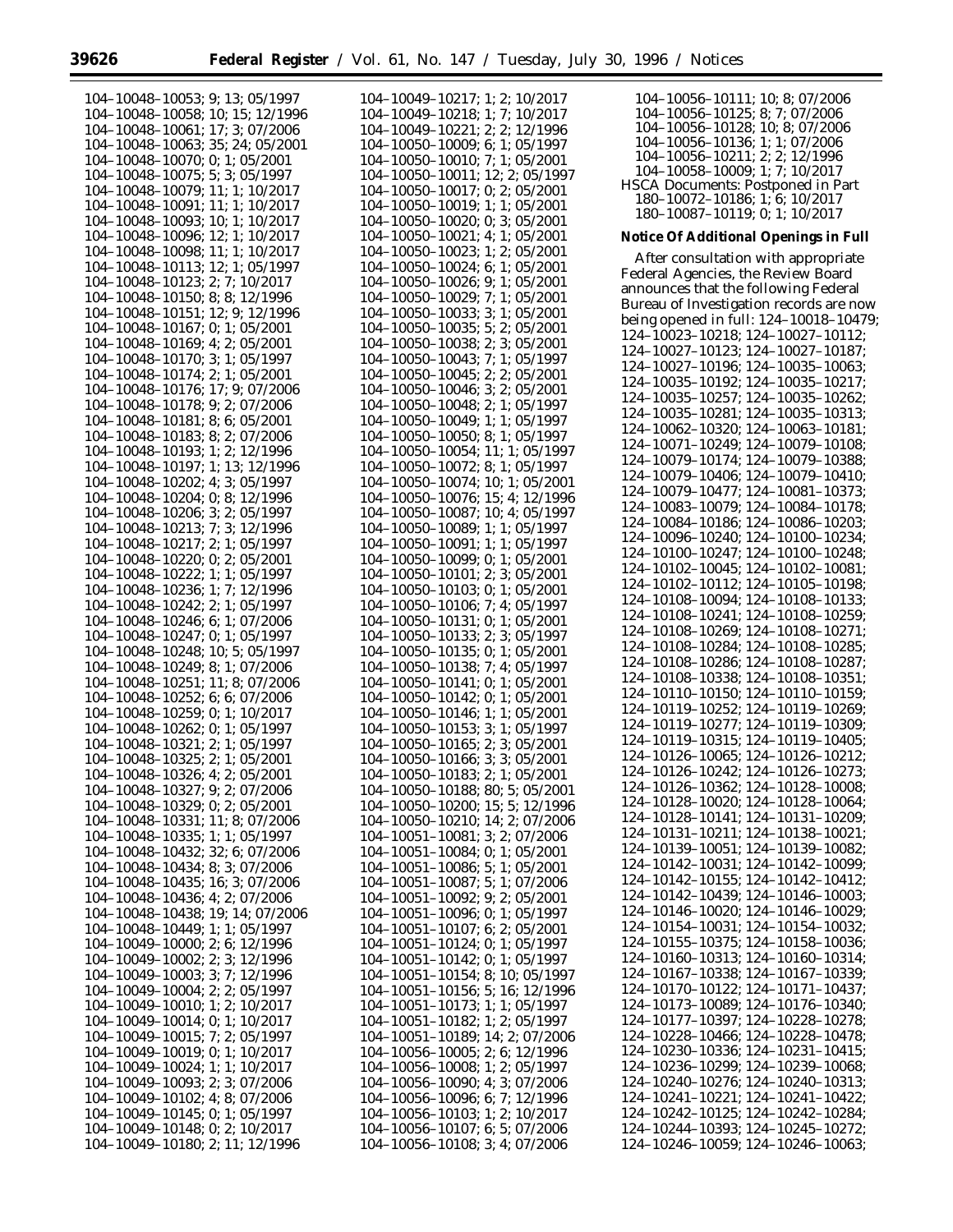| 124-10246-10095; 124-10246-10242;                                      | $104-10006-10177$ ; $104-10006-10179$ ; | 180-10074-10327; 180-10075-10064;        |
|------------------------------------------------------------------------|-----------------------------------------|------------------------------------------|
| 124-10246-10264; 124-10246-10393;                                      | $104-10006-10180; 104-10006-10181;$     | 180-10076-10015; 180-10076-10016;        |
| 124-10246-10495; 124-10247-10127;                                      | $104-10006-10182$ ; $104-10006-10183$ ; | 180-10076-10357; 180-10077-10381;        |
| 124-10247-10413; 124-10248-10047;                                      | 104-10006-10184; 104-10006-10185;       | 180-10078-10195; 180-10078-10196;        |
| 124-10249-10027; 124-10249-10158;                                      | $104-10006-10187; 104-10006-10191;$     | 180-10080-10239; 180-10080-10240;        |
| 124-10249-10338; 124-10251-10089;                                      | $104-10006-10192$ ; $104-10006-10194$ ; |                                          |
| 124-10251-10155; 124-10251-10338;                                      | $104-10006-10195$ ; $104-10006-10196$ ; | 180-10080-10242; 180-10080-10243;        |
| 124-10251-10368; 124-10254-10206;                                      |                                         | 180-10080-10253; 180-10080-10266;        |
|                                                                        | 104-10006-10197; 104-10006-10198;       | 180-10080-10267; 180-10082-10208;        |
| 124-10254-10257; 124-10256-10078;<br>124-10256-10083; 124-10256-10085; | $104-10006-10199; 104-10006-10200;$     | 180-10082-10209; 180-10082-10210;        |
|                                                                        | $104-10006-10202$ ; $104-10006-10203$ ; | 180-10082-10214; 180-10082-10226;        |
| 124-10256-10086; 124-10256-10088;                                      | 104-10006-10204; 104-10006-10205;       | 180-10085-10143; 180-10085-10146;        |
| 124–10256–10101; 124–10256–10104;                                      | $104-10006-10206$ ; $104-10006-10207$ ; | 180-10085-10234; 180-10085-10235;        |
| 124-10257-10267; 124-10257-10269;                                      | 104-10006-10210; 104-10006-10212;       | 180-10085-10250; 180-10085-10303;        |
| 124-10257-10410; 124-10258-10199;                                      | 104-10006-10213; 104-10006-10216;       | 180-10085-10326; 180-10085-10342;        |
| 124-10258-10414; 124-10259-10095;                                      | $104-10006-10217$ ; $104-10006-10219$ ; | $180-10085-10355$ ; $180-10085-10361$ ;  |
| 124-10259-10319; 124-10260-10164;                                      | $104-10006-10220$ ; $104-10006-10222$ ; | 180-10085-10379; 180-10087-10142;        |
| 124–10260–10351; 124–10260–10371;                                      | $104-10006-10223$ ; $104-10006-10225$ ; | 180-10087-10379; 180-10087-10380;        |
| 124-10260-10372; 124-10260-10384;                                      | $104-10006-10228$ ; $104-10006-10230$ ; | 180-10089-10331; 180-10089-10332;        |
| 124-10262-10212; 124-10262-10227;                                      | $104-10006-10231$ ; $104-10006-10232$ ; | 180-10089-10333; 180-10089-10334;        |
| 124-10263-10018; 124-10263-10046;                                      | 104-10006-10234; 104-10006-10235;       | 180–10089–10335; 180–10089–10420;        |
| 124-10264-10093; 124-10265-10070;                                      | 104-10006-10238; 104-10006-10239;       |                                          |
| 124-10265-10097; 124-10275-10033;                                      | 104-10006-10259; 104-10006-10266;       | 180-10089-10448; 180-10089-10449;        |
| 124-10275-10034; 124-10276-10046.                                      | 104-10006-10281; 104-10006-10285;       | 180-10089-10457; 180-10089-10458;        |
| After consultation with appropriate                                    | $104-10006-10298$ ; $104-10007-10011$ ; | 180-10089-10459; 180-10089-10480;        |
| Federal Agencies, the Review Board                                     | 104-10007-10015; 104-10007-10097;       | 180-10090-10015; 180-10090-10099;        |
| announces that the following Central                                   | 104-10007-10103; 104-10007-10248;       | 180-10090-10100; 180-10090-10101;        |
| Intelligence Agency records are now                                    | 104-10007-10274; 104-10008-10044;       | 180-10090-10102; 180-10090-10327;        |
| being opened in full: 104–10002–10098;                                 | $104-10010-10036$ ; $104-10010-10446$ ; | 180-10091-10031; 180-10091-10049;        |
| 104-10005-10313; 104-10005-10330;                                      | $104-10012-10016$ ; $104-10012-10032$ ; | 180-10091-10255; 180-10093-10038;        |
| 104-10005-10343; 104-10005-10429;                                      | $104-10013-10010$ ; $104-10013-10019$ ; | 180-10094-10241; 180-10094-10242;        |
| 104-10006-10033; 104-10006-10092;                                      | $104-10013-10038$ ; $104-10013-10067$ ; | 180–10094–10244; 180–10094–10244;        |
| 104-10006-10093; 104-10006-10094;                                      | $104-10013-10082$ ; $104-10013-10169$ ; | 180-10094-10245; 180-10094-10246;        |
| 104-10006-10098; 104-10006-10099;                                      | 104-10013-10210; 104-10013-10339;       | 180-10094-10252; 180-10094-10253;        |
| 104-10006-10101; 104-10006-10103;                                      | 104-10013-10357; 104-10013-10398;       | 180-10094-10262; 180-10094-10263;        |
| 104-10006-10105; 104-10006-10108;                                      | 104-10013-10413; 104-10015-10084;       | 180-10099-10305; 180-10099-10327;        |
| 104-10006-10109; 104-10006-10110;                                      | 104-10015-10234; 104-10016-10048;       | 180-10099-10328; 180-10099-10328;        |
| 104-10006-10111; 104-10006-10112;                                      | $104-10017-10004$ ; $104-10021-10032$ ; | 180-10099-10345; 180-10102-10098;        |
| 104-10006-10115; 104-10006-10116;                                      | 104-10021-10105                         | 180-10102-10306; 180-10102-10374;        |
| 104-10006-10117; 104-10006-10118;                                      | After consultation with appropriate     | 180-10102-10375; 180-10102-10380;        |
| 104-10006-10119; 104-10006-10122;                                      | Federal Agencies, the Review Board      | 180-10102-10380; 180-10102-10381;        |
| 104-10006-10123; 104-10006-10124;                                      | announces that the following House      | 180-10102-10385; 180-10102-10397;        |
| 104-10006-10128; 104-10006-10130;                                      | Select Committee on Assassination       | 180-10102-10398; 180-10105-10001;        |
| 104-10006-10131; 104-10006-10132;                                      | records are now being opened in full:   | 180-10112-10293; 180-10112-10297;        |
| 104-10006-10133; 104-10006-10134;                                      | 180-10001-10418; 180-10070-10296;       | 180-10112-10298; 180-10112-10350;        |
| 104-10006-10135; 104-10006-10136;                                      | 180-10070-10297; 180-10070-10304;       | 180-10112-10358; 180-10130-10002.        |
| 104-10006-10137; 104-10006-10138;                                      | 180-10070-10307; 180-10070-10309;       |                                          |
| 104-10006-10140; 104-10006-10144;                                      | 180-10070-10315; 180-10070-10323;       | Notice of Reconsideration                |
| 104-10006-10145; 104-10006-10146;                                      | 180-10070-10329; 180-10070-10347;       |                                          |
| 104-10006-10149; 104-10006-10150;                                      | 180-10070-10353; 180-10070-10354;       | On July 9–10, 1996, the FBI provided     |
| 104-10006-10151; 104-10006-10152;                                      | 180-10070-10358; 180-10070-10438;       | additional evidence to the Review Board  |
| 104-10006-10153; 104-10006-10156;                                      | $180-10071-10218$ ; $180-10071-10221$ ; | regarding 4 records (and 7 duplicates)   |
| 104-10006-10157; 104-10006-10158;                                      | 180-10071-10227; 180-10072-10053;       | that previously had been the subject of  |
| 104-10006-10159; 104-10006-10160;                                      | 180-10072-10077; 180-10072-10103;       | Review Board determinations. Upon        |
| 104-10006-10161; 104-10006-10162;                                      | $180-10072-10103$ ; $180-10072-10104$ ; | receiving and evaluating this additional |
| 104-10006-10163; 104-10006-10164;                                      | 180-10072-10381; 180-10073-10069;       | evidence, the Review Board voted to      |
| 104-10006-10165; 104-10006-10166;                                      | 180-10073-10139; 180-10073-10139;       | sustain postponements as follows: From   |
| 104-10006-10167; 104-10006-10168;                                      | 180-10073-10148; 180-10073-10148;       | the original Federal Register Notice 96- |
| 104-10006-10173; 104-10006-10175;                                      | 180-10073-10163; 180-10073-10176;       | 13838, 61 FR 28158:                      |

| Record No. | Number of<br>original re-<br>leases | Number of<br>original<br>postpone-<br>ments | Number of<br>revised re-<br>leases | Number of re-<br>vised<br>posponements | Date of re-<br>vised re-re-<br>view |
|------------|-------------------------------------|---------------------------------------------|------------------------------------|----------------------------------------|-------------------------------------|
|            |                                     |                                             |                                    |                                        | 07/2006                             |
|            |                                     |                                             |                                    |                                        | 07/2006                             |
|            |                                     |                                             |                                    |                                        | 07/2006                             |
|            |                                     |                                             |                                    |                                        | 07/2006                             |
|            | 38                                  |                                             | 32                                 |                                        | 07/2006                             |
|            | 38                                  |                                             | 32                                 |                                        | 07/2006                             |